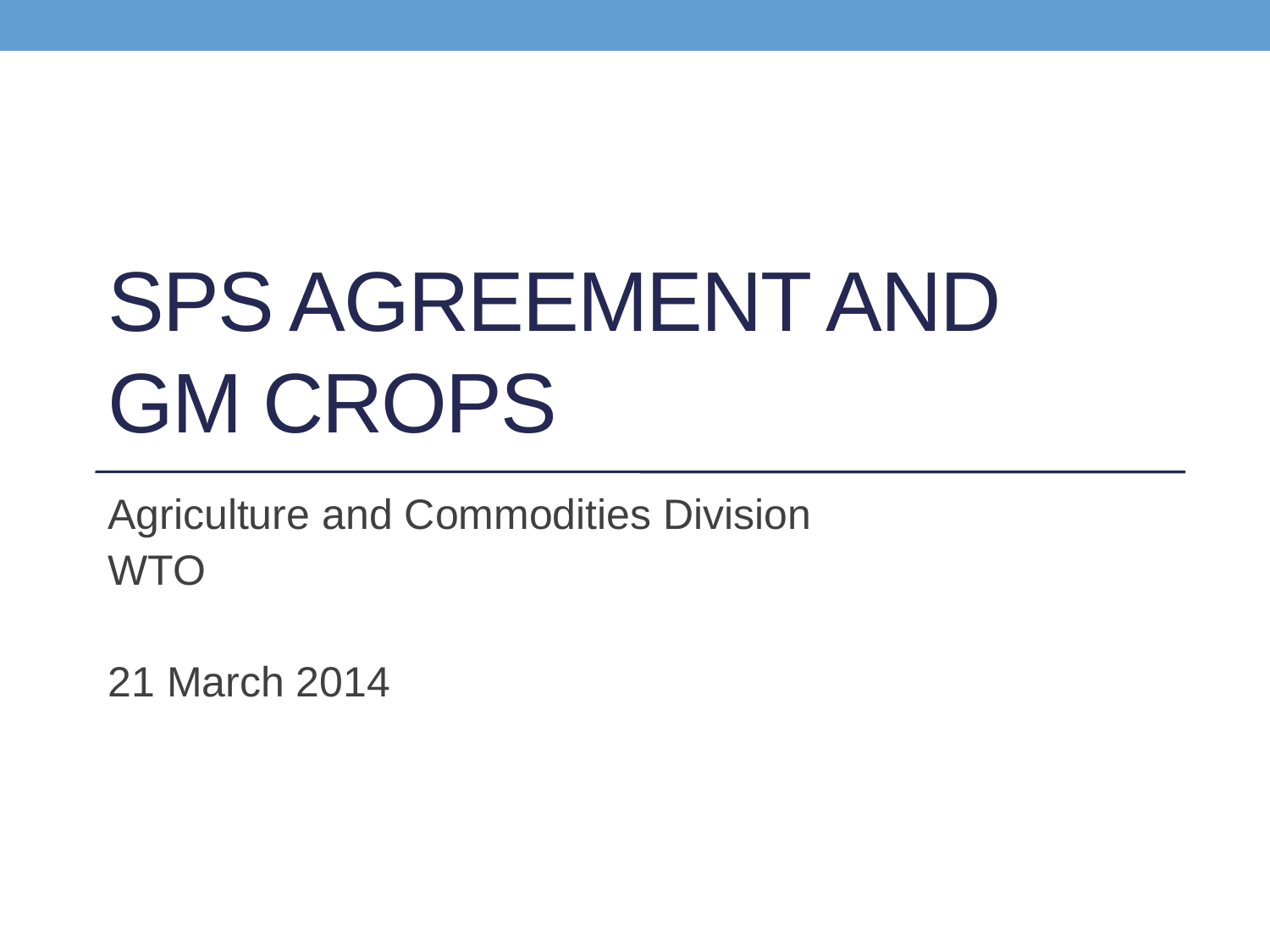#### What is the objective of the SPS Agreement?

**Recognizing** the right to protect human, animal, plant life or health



#### Avoiding unnecessary barriers to trade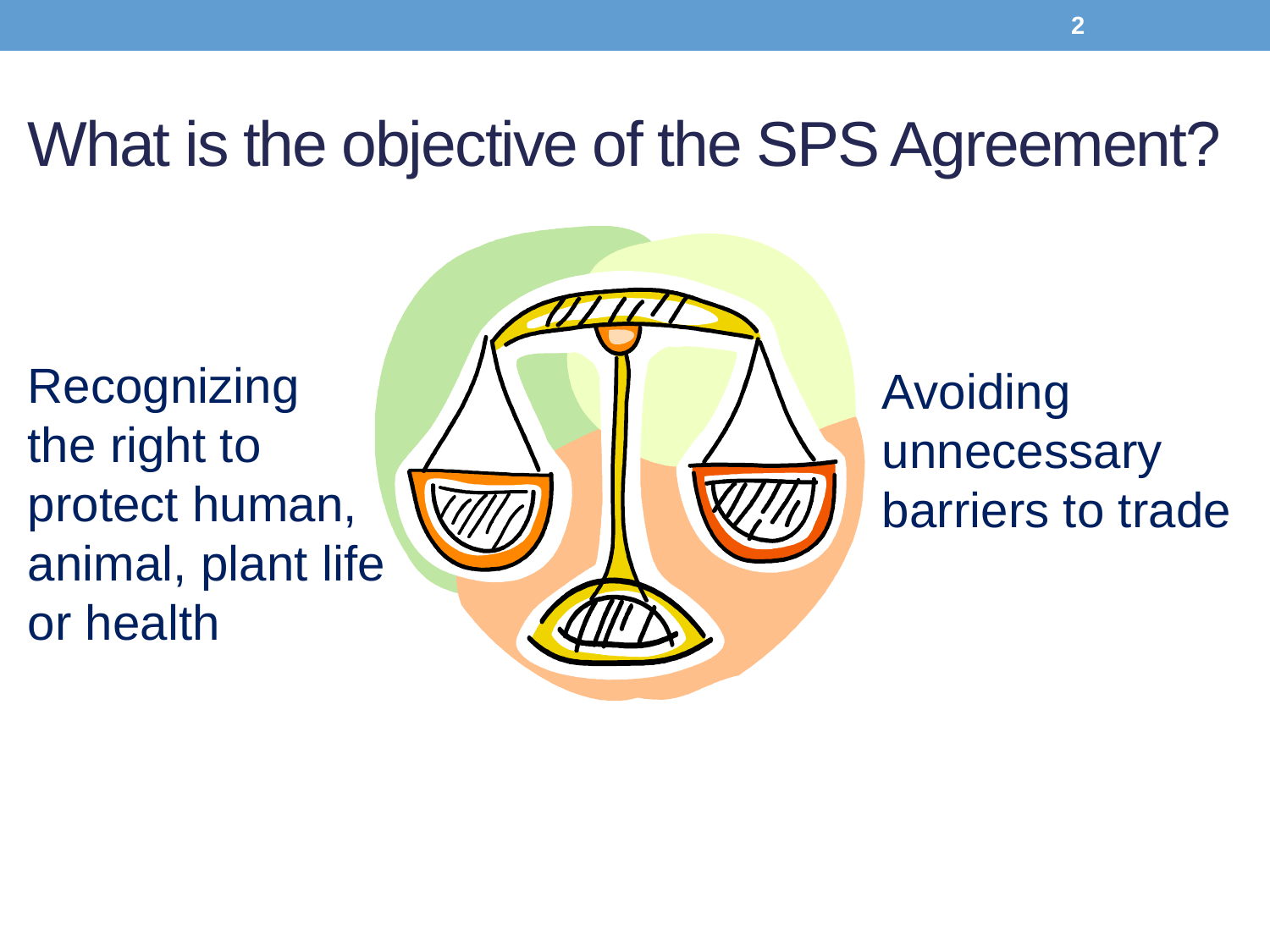# What are SPS measures?

#### *A measure taken to protect:*



**3**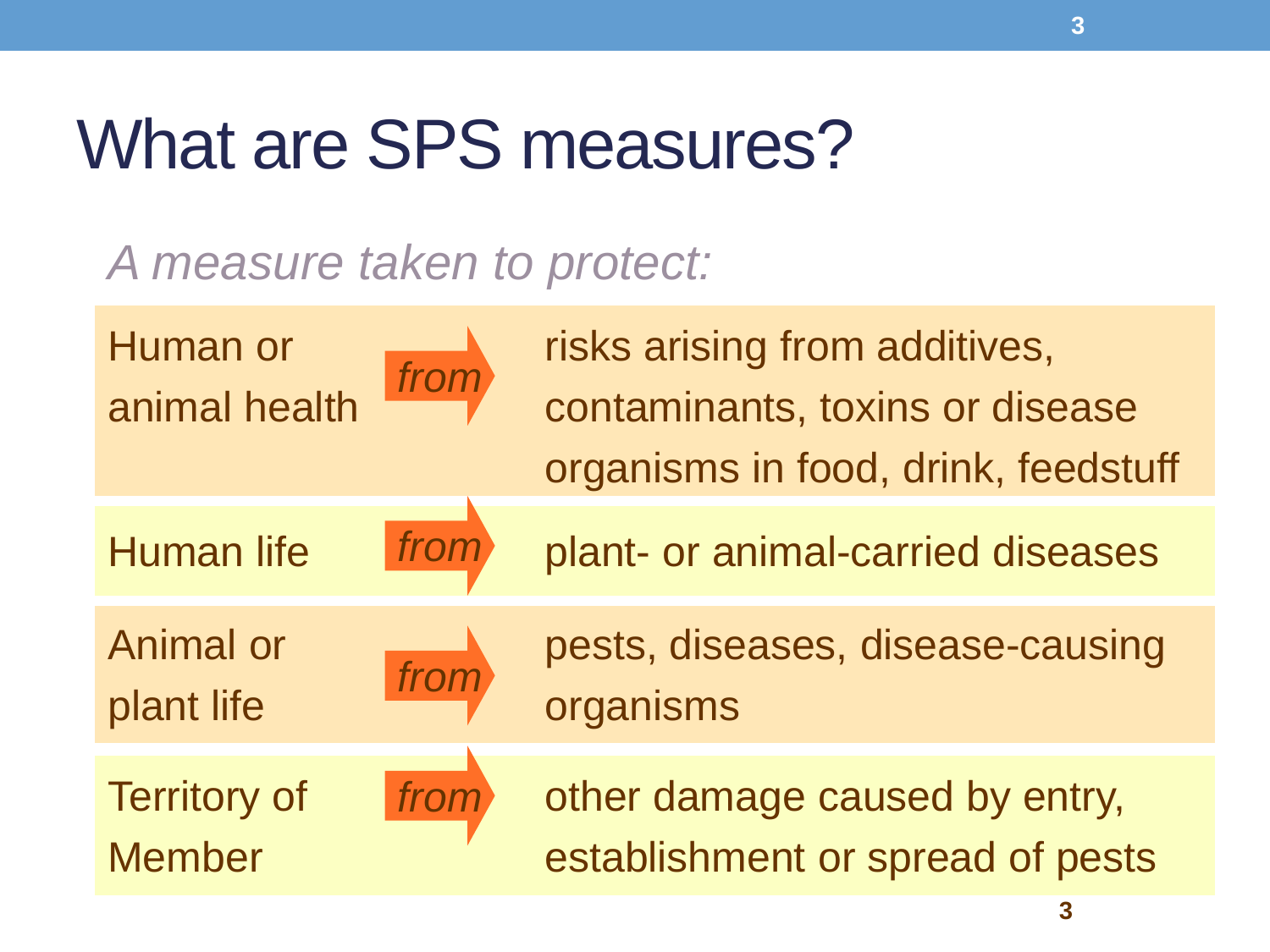# All types of measures with these purposes including:

- product criteria
- $\checkmark$  quarantine measures
- $\checkmark$  processing methods
- $\checkmark$  certification
- $\checkmark$  inspection
- $\checkmark$  testing
- $\checkmark$  packaging, labelling (food safety)

*It is not the type of measure that counts, nor the products involved, but rather its objective!*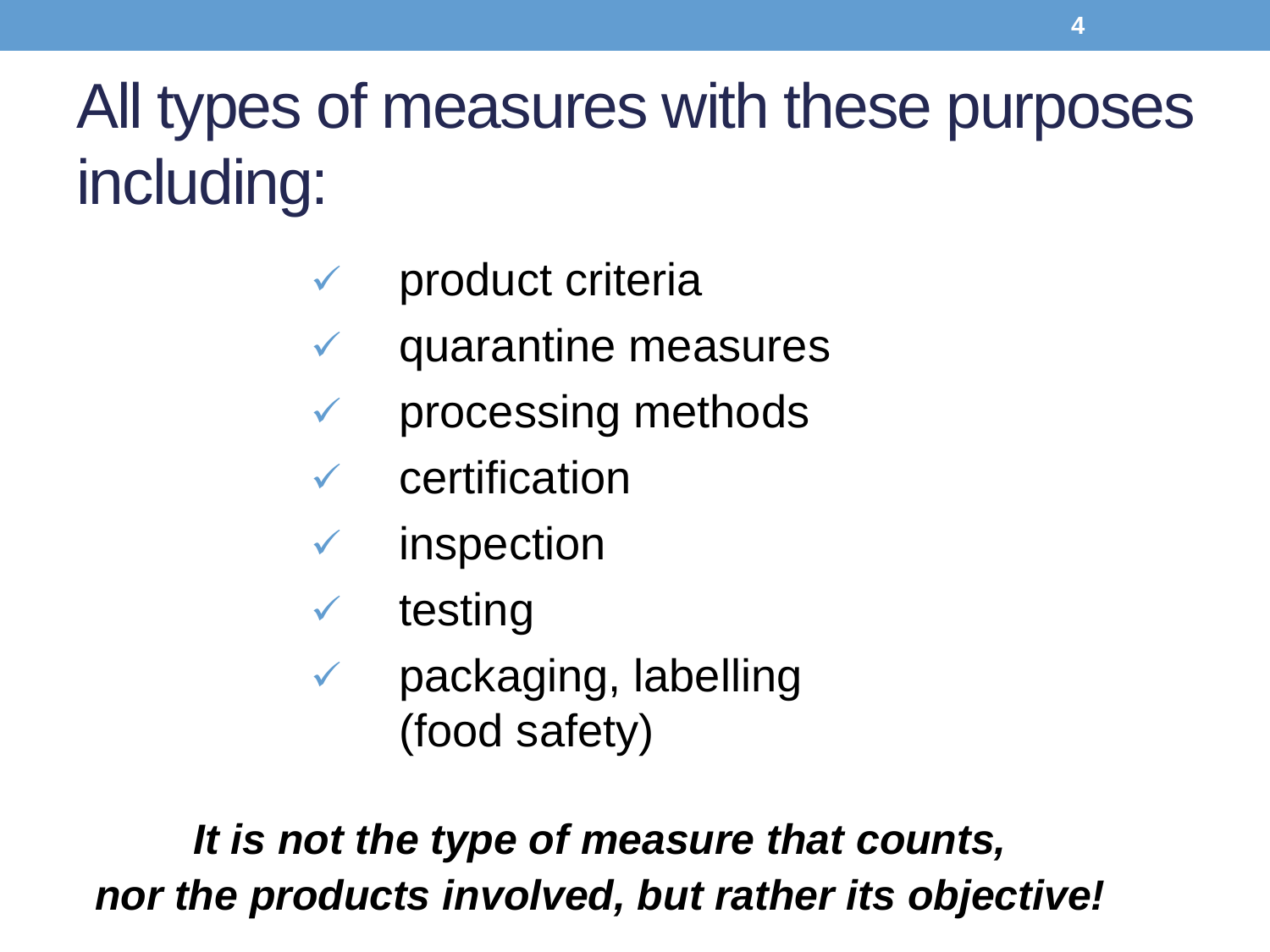# Scientific justification

Members shall ensure that any SPS measure is:



applied only to the extent necessary to protect human, animal or plant life or health (least trade restrictive) based on scientific principles

not maintained without sufficient scientific evidence

except as provided for in Article 5.7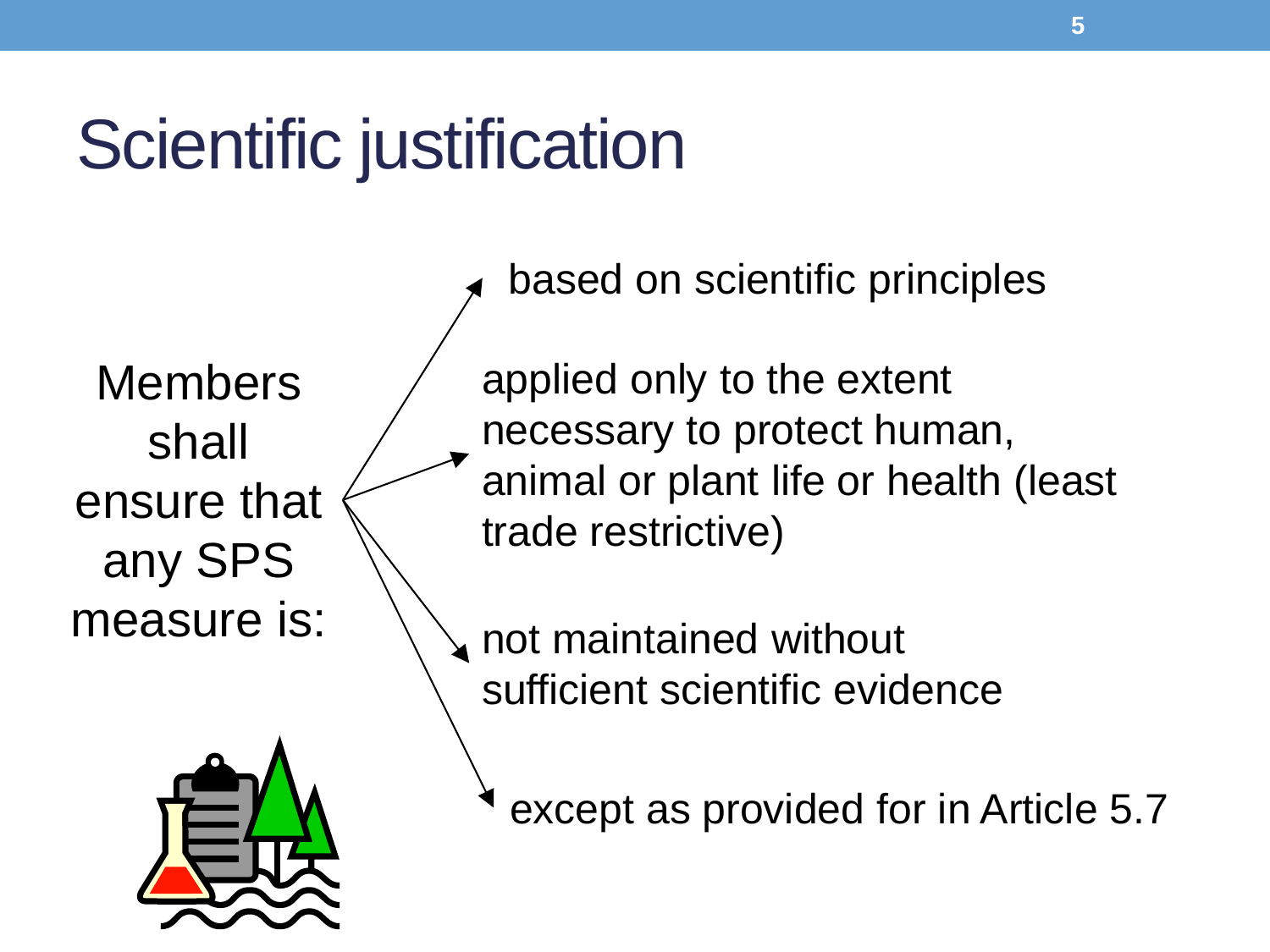# What science is relevant?

- International standards
	- Codex Joint FAO/WHO Codex Alimentarius Commission
	- OIE World Organisation for Animal Health
	- IPPC International Plant Protection Convention (FAO)
- Risk assessment
	- an assessment, as appropriate, of the risks to human, animal or plant life or health
	- taking into account, *inter alia,*
		- Risk assessment techniques developed by the relevant international organizations
		- Scientific evidence
		- Processes and production methods
		- Inspection, sampling, and testing methods
		- Ecological and environmental conditions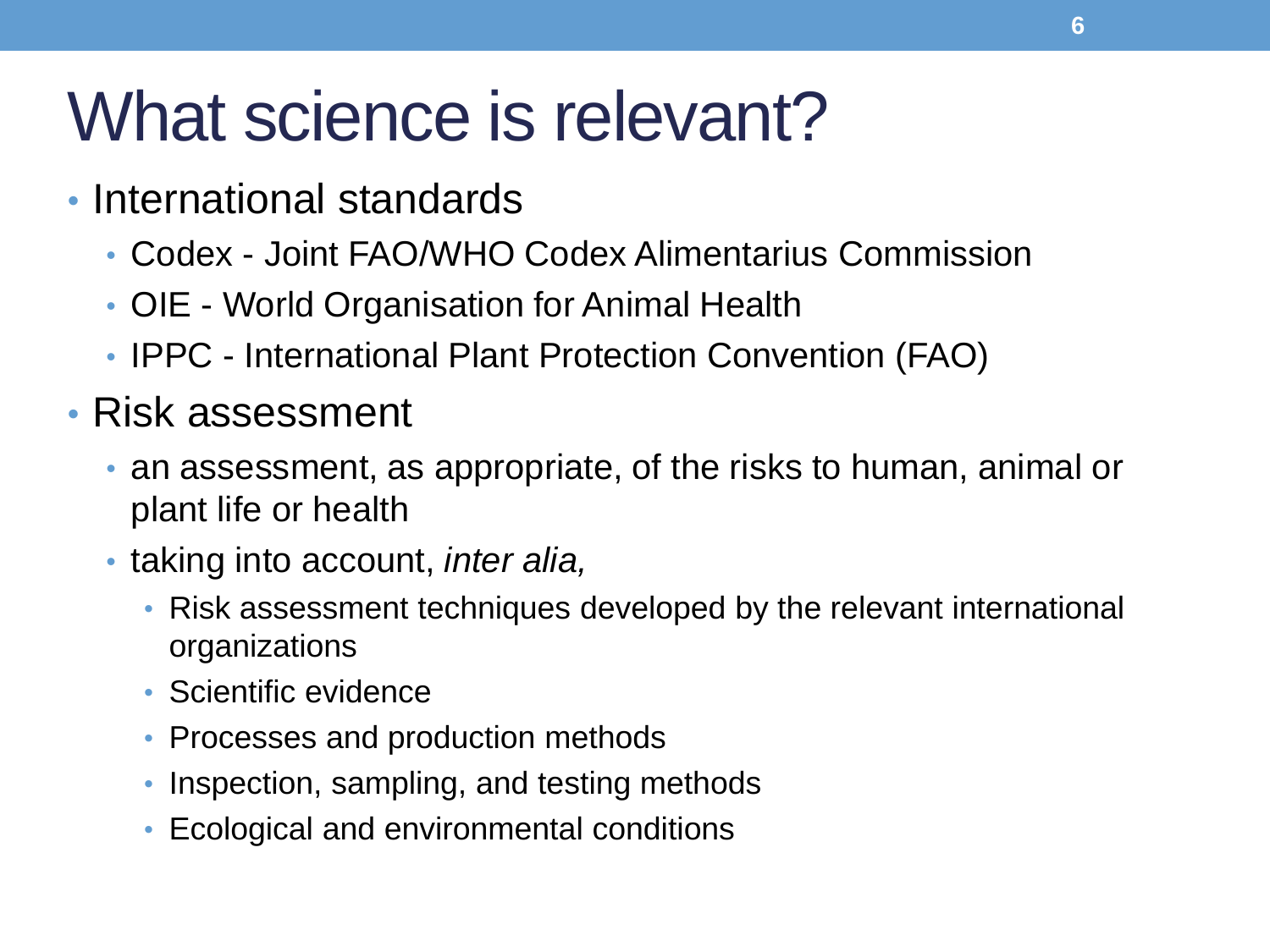# Provisional measures

Members may provisionally adopt SPS measures  $\checkmark$  when relevant scientific information is insufficient  $\checkmark$  on the basis of available information

In such circumstances, Members shall

 $\checkmark$  seeks to obtain additional information to assess risk

 $\checkmark$  review the measure within a reasonable period of time

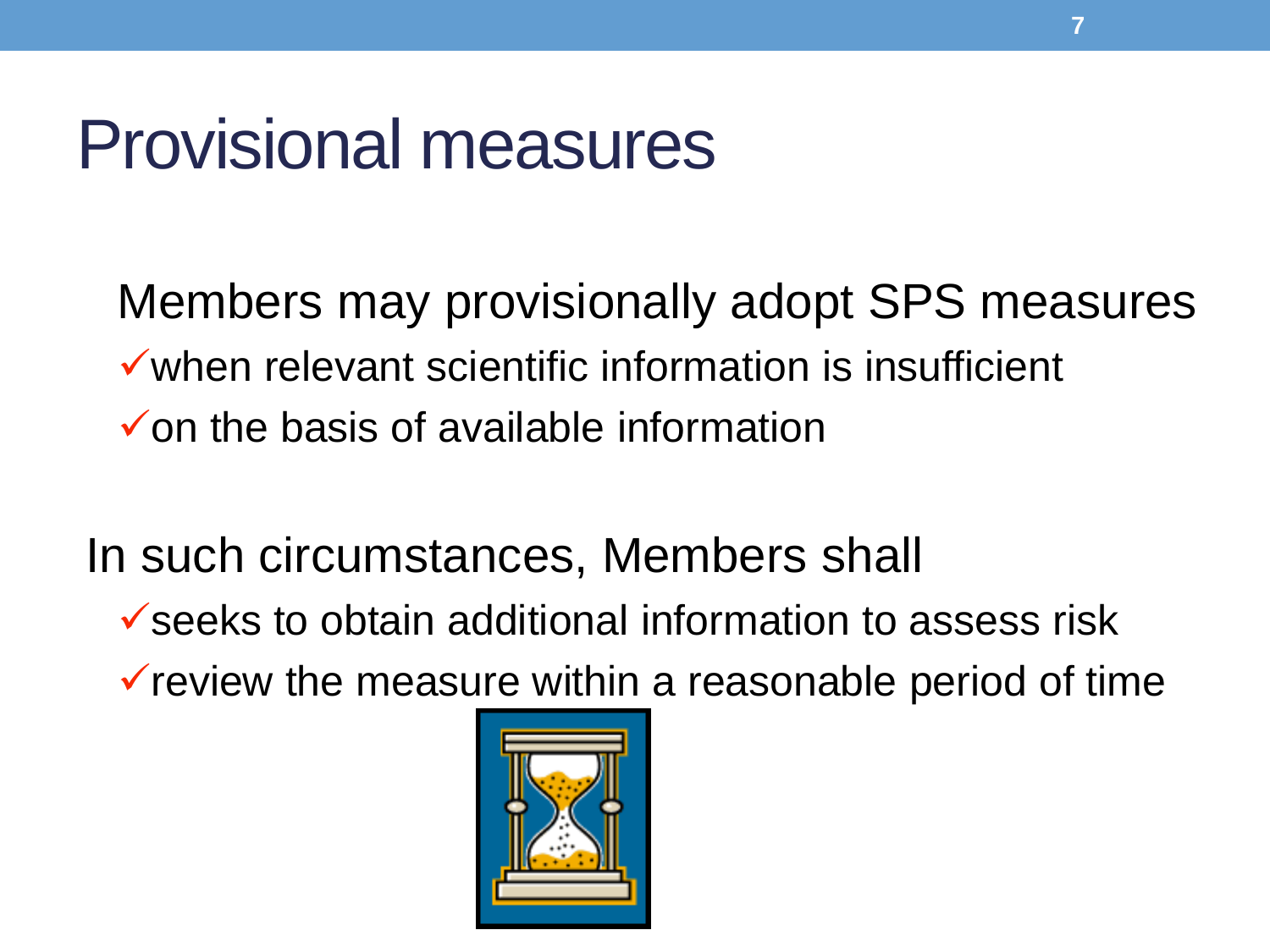### Least trade restrictive

- SPS measures not to be more trade restrictive than required to achieve the appropriate level of protection
- Alternative measure...
	- reasonably available
	- technically and economically feasible
	- significantly less trade restrictive

**8**